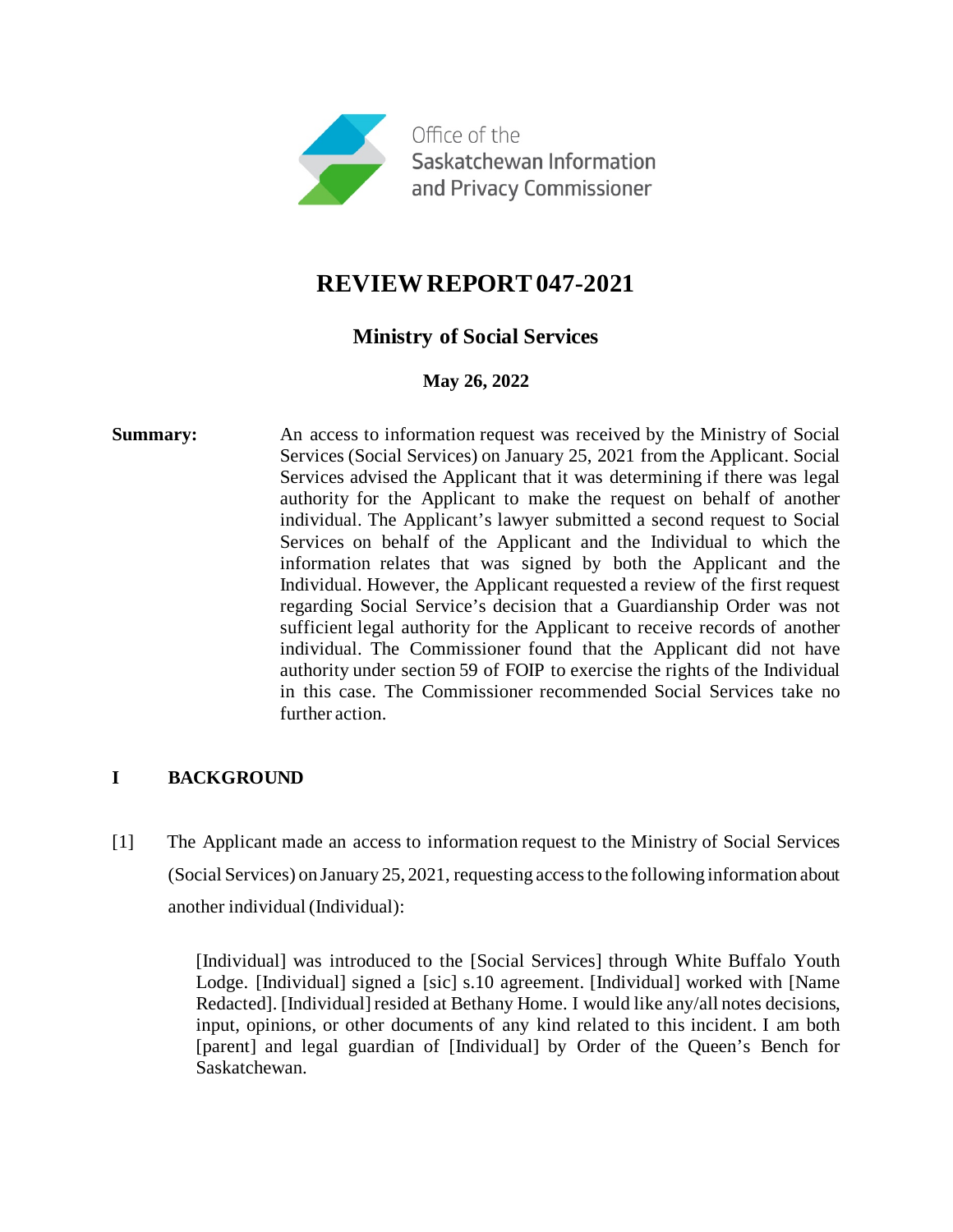- [2] Attached to the access to information request was a completed Form N *Order Appointing a Decision-Maker of the Court of Queen's Bench for Saskatchewan* – Judicial Centre of Saskatoon (Guardianship Order) appointing the Applicant as the personal guardian for the Individual pursuant to section 19(1) of *The Adult Guardianship and Co-Decision-making Act* (AGCDM Act).
- [3] The Applicant completed the Social Services form *Consent to Disclose information* on February 5, 2021, which provided consent to release information to the Applicant's lawyer.
- [4] By email on February 5, 2021, the Applicant inquired with Social Services about the status of their access to information request. On February 8, 2021, the Records and Privacy Officer for Social Services responded to the Applicant, asking in part:

… We are currently working to establish legal authority to release the requested records to you. While we appreciate a copy of the Order provided to us, could you please provide clarification on which section of the order your request pertains to? …

- [5] On February 8, 2021, the Applicant's lawyer responded to the email advising Social Services in part that:
	- … The applicant has provided you with the court order.

It is not the applicant's responsibility, nor within their capacity to explain to you the order or its effects.

If you do not intend to release the requested information, please let us know as soon as possible so that we can escalate the matter appropriately ….

- [6] On the same date, Social Services responded reiterating, "... we are currently working to establish legal authority to release the requested records to you."
- [7] On February 17, 2021, the Applicant's lawyer contacted my office advising:

… I have been retained to, among other things, get all of [Individual]'s information from [Social Services]. Please see the [Social Services] consent form attached that allows for the release of [Applicant] and [Individual]'s information to me. Please also see attached the request that was made to [Social Services].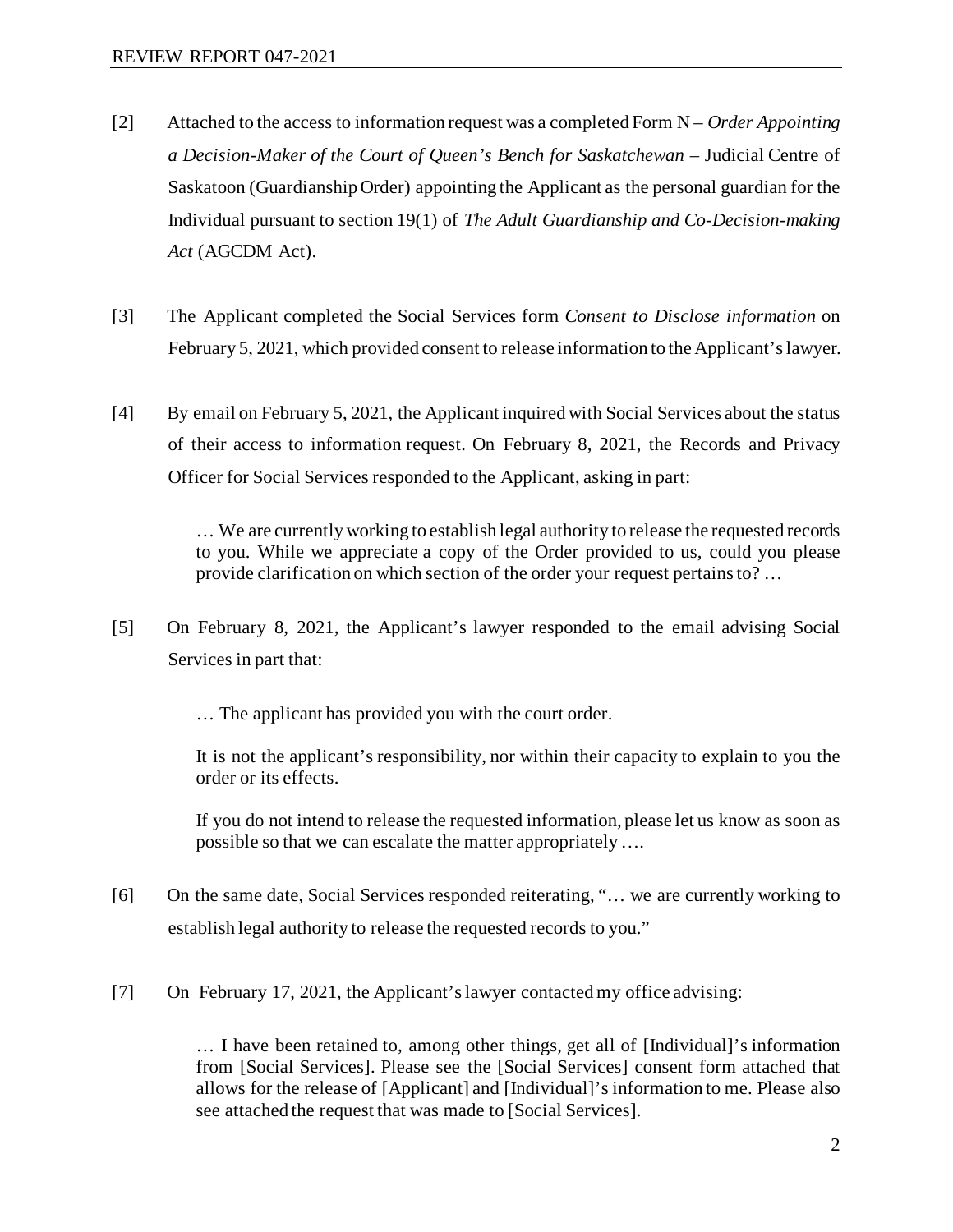Neither the frontline Information workers, nor the supervisor find sufficient legal authority within this guardianship order to release the information. What they do not seem to understand is the legalese wording of the order. We are 'deciding' tp [sic] initiate a legal proceeding under the Freedom of Information and protection [sic] of Privacy Act, and the guardianship order expresses permits [sic] [Applicant] to make these decisions for [Individual].

Please confirm with the ministry that the Queen's Bench order is sufficient to initiate this request ….

[8] On February 18, 2021, my office responded to the Applicant's lawyer by email advising in part:

> … This matter has been discussed with the Commissioner, and he has asked me to request that you provide us with any additional relevant documentation regarding this request, as he would like to further examine the issue. Additional information that would be helpful including any written correspondence between yourself and [Social Services] regarding this matter, any response letter you received from [Social Services] outlining their decision regarding this request, and any other relevant documents you feel may help us to assess this situation such as documents filed in court, documents relating to the guardianship order etc. If you feel all relevant documentation has already been provided please let us know ….

- [9] On the same date, the Lawyer submitted a second request on behalf of the Applicant and the Individual to which the information relates to Social Services. The second request was signed by both the Applicant and the Individual and requested the Individual's own personal Child and Family Services information. This second request is not subject to this review.
- [10] On February 23, 2021, the Lawyer advised my office by email that:

… I received a phone call 17 Feb 2021 [from Social Services] asking me if there was legal authority to release the information. I would say that the guardianship order is sufficient, but [Social Services] were not confident …

[11] On March 8, 2021, the Lawyer advised my office by email (in part) that:

… I was told over the phone that the Guardianship order was insufficient legal authority to commence the process. …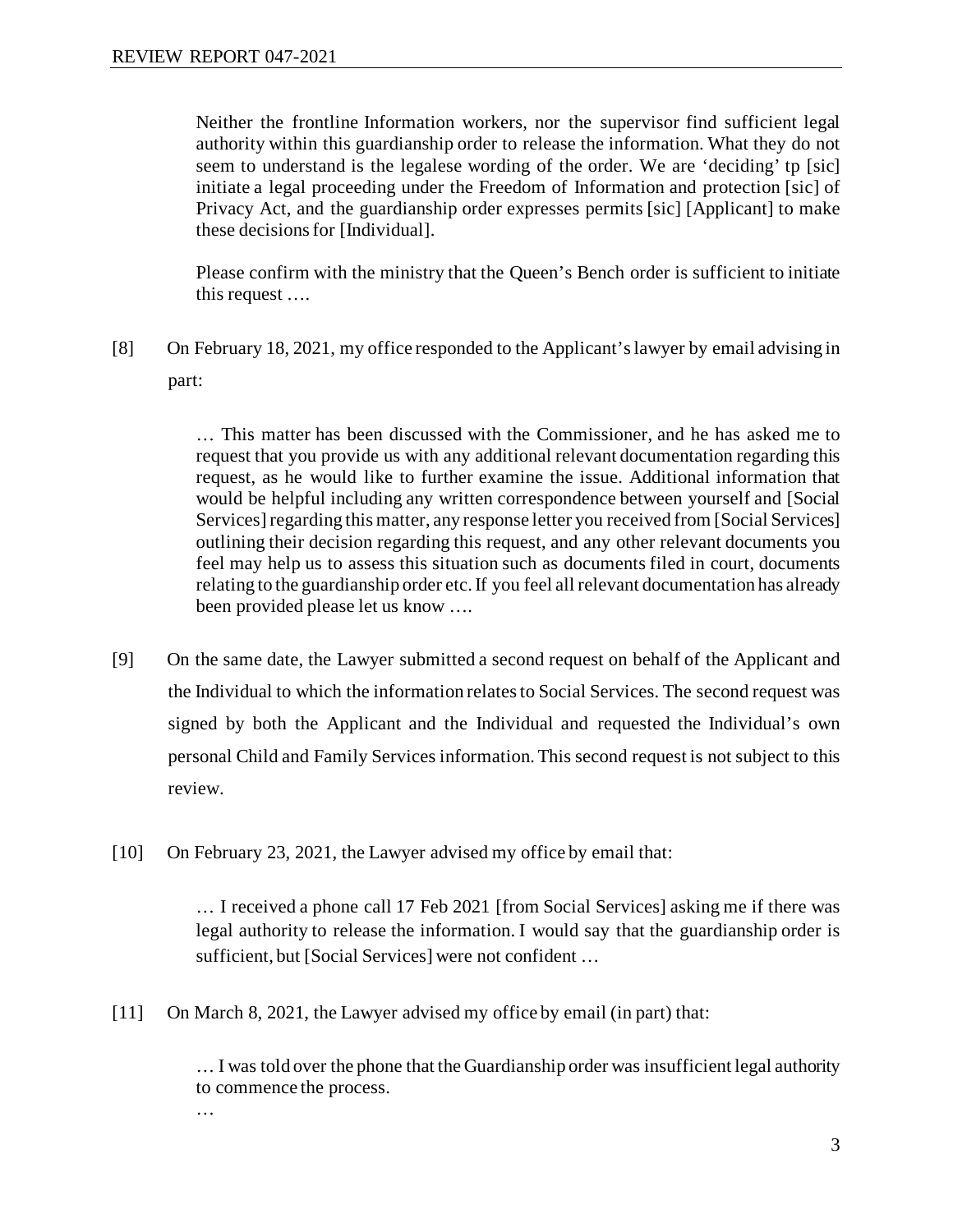Please stay focussed on the Guardianship issue, and don't worry about the second request ….

[12] On March 10, 2021, my office notified the Lawyer, the Applicant and Social Services that my office would be undertaking a review of this matter and invited the parties to make submissions to my office. In the notification to Social Services my office, in part, advised:

> …Based on the information available to me, it appears that on January 25, 2021 [Social Services] received an access to information request from [Lawyer] on behalf of [Applicant] for information related to [Individual] … On or around February 17, 2021, [Social Services] verbally advised [Lawyer] that the Guardianship order was insufficient legal authority to commence the process.

> … In your submission, please explain how it was determined by [Social Services] that the [Guardianship order] dated January 20, 2021 did not provide sufficient authority pursuant to section 59 of FOIP for the guardian named in that order or the guardian's legal representation to access the requested information.

[13] Social Services provided my office with a submission on July 19, 2021.

# **II RECORDS AT ISSUE**

[14] This review will consider whether the Applicant or the Applicant's Lawyer have the authority to exercise the rights of another individual pursuant to section 59 of *The Freedom of Information and Protection of Privacy Act* (FOIP). Therefore, there are no records at issue.

# **III DISCUSSION OF THE ISSUES**

# **1. Do I have jurisdiction?**

- [15] Social Services is a "government institution" pursuant to section 2(1)(d)(i) of FOIP. Therefore, I have jurisdiction to conduct this review.
- **2. Did the Applicant have the authority to exercise the rights of another individual pursuant to section 59 of FOIP?**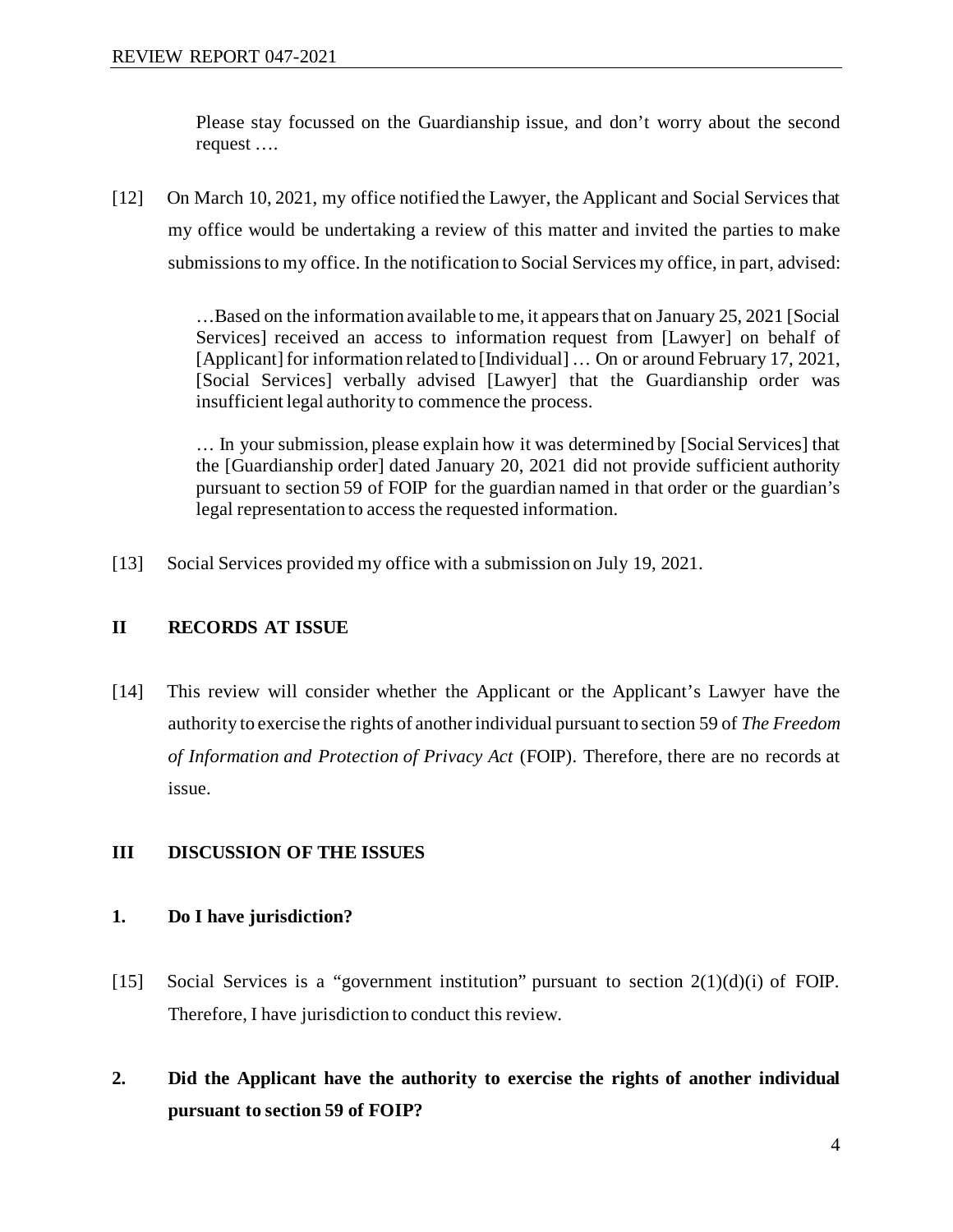[16] Before beginning my analysis of section 59 of FOIP, I would first like to address the way in which the Applicant made their access to information request. The Applicant's January 25, 2021 request was completed on Social Services' internal form titled, *Request for Records under the Child and Family Services Act*.

### [17] In my office's Review Report 149-2017, I stated:

[29] Finally, through the course of this review, I became aware of forms that Social Services provides its clients to access information under the CFSA as the Applicant initially made the request on an internal Social Services form - the Child  $&$  Family Service Information Request Form (CFSA Information Request Form). I reviewed the forms that are prescribed in the CFSA Regulations, and this form is not prescribed. However, it is significantly similar to Form A (Access to Information Request Form) that is a prescribed form in the FOIP Regulations. The two forms share similarity in their appearance and in the information each form requires.

[30] The CFSA Information Request Form does not reference the right to access records under FOIP. Therefore, this raises more concerns that citizens are not aware of their rights afforded under FOIP because they are being ushered into a separate process under the CFSA. The underlying purpose of FOIP legislation is open, transparent and accountable government, however Social Services has created a separate, and in my opinion, confusing process.

[31] My office met with Social Services on November 14, 2018, to learn more about its internal access processes and to see if it could modify those processes to advise applicants of their rights under FOIP. Unfortunately, in response to that meeting, Social Services advised my office that it has decided not to change its current processes.

#### …

[33] Because of this, I would encourage individuals wishing to access records from Social Services to complete the formal Access to Information Request Form that is prescribed in the FOIP Regulations and submit it to Social Services. Then, if Social Services does not respond under FOIP, the Applicant can request a review by my office. Both the Access to Information Request Form and the Request for Review Form can be found on the IPC website[: www.oipc.sk.ca.](http://www.oipc.sk.ca/)

[34] If Social Services continues to provide the CFSA Information Request Form, I will treat such a form as an access request under FOIP and when a request for review occurs I will analyze the form under FOIP….

[18] Therefore, consistent with Review Report 149-2017, I will be treating this request as a formal request pursuant to FOIP. I will now consider the substantive issue in this matter.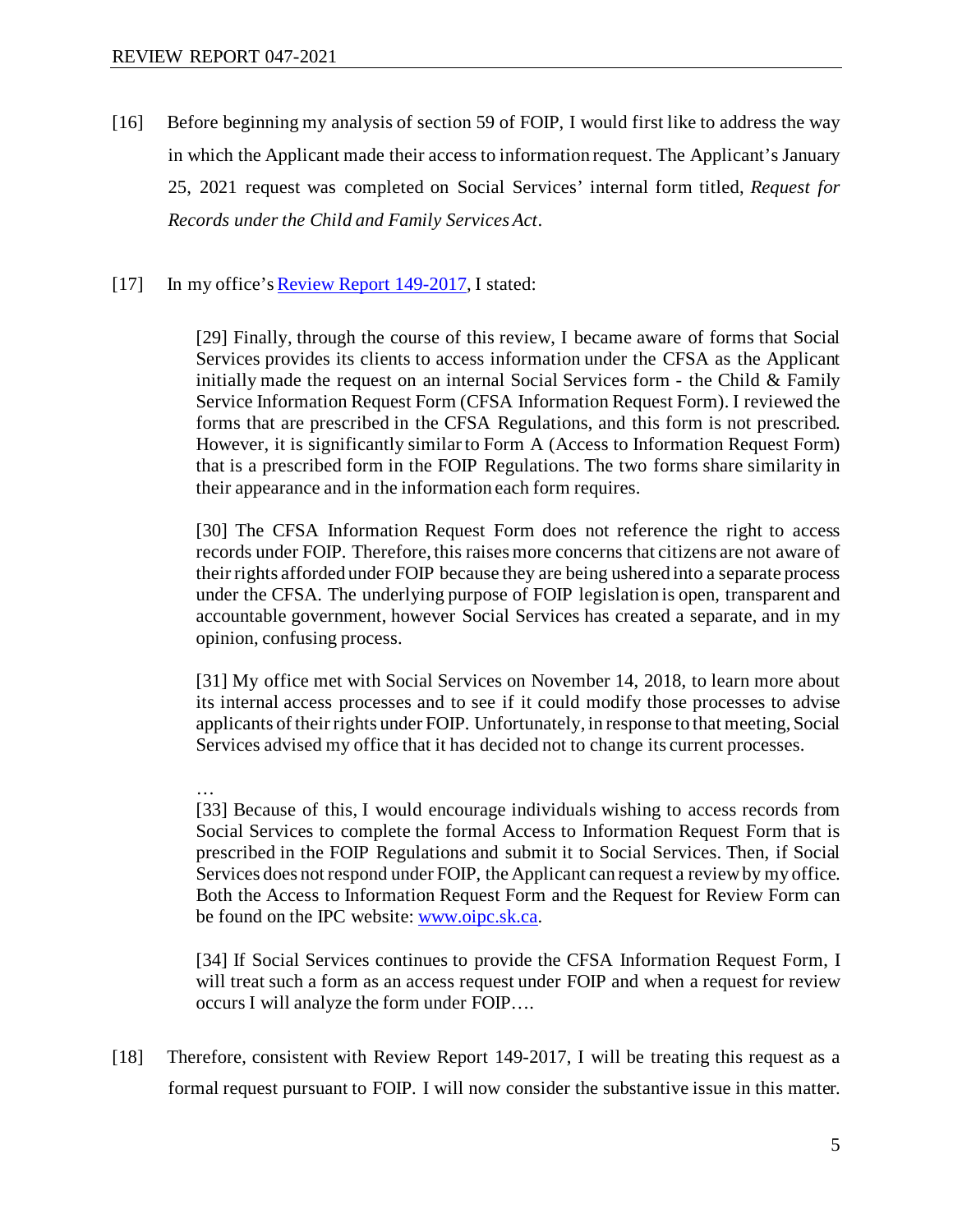That is, whether the Applicant is authorized to exercise another individual's rights under FOIP in this case.

- [19] Section 59 of FOIP speaks to the exercise of rights by other persons, and provides:
	- **59** Any right or power conferred on an individual by this Act may be exercised:

(a) where the individual is deceased, by the individual's personal representative if the exercise of the right or power relates to the administration of the individual's estate;

(b) where a personal guardian or property guardian has been appointed for the individual, by the guardian if the exercise of the right or power relates to the powers and duties of the guardian;

(c) where a power of attorney has been granted, by the attorney if the exercise of the right or power relates to the powers and duties of the attorney conferred by the power of attorney;

(d) where the individual is less than 18 years of age, by the individual's legal custodian in situations where, in the opinion of the head, the exercise of the right or power would not constitute an unreasonable invasion of the privacy of the individual; or

(e) by any person with written authorization from the individual to act on the individual's behalf.

- [20] At the time of this request, the Applicant was appointed as the personal guardian of the individual. Therefore, section 59(b) of FOIP is the applicable section in this matter.
- [21] Through the course of this review, the Lawyer asked my office, "is a parent permitted to request personal information regarding their child (under 18 [years old])?" The Lawyer alleges that the individual was 17 years old at the time of the request. My office confirmed with Social Services that the Applicant and Lawyer were solely relying on the Guardianship Order as their legal authority to request the information and there was no mention of the individual's age.
- [22] As the age of the Individual was not raised by the Applicant or Lawyer at the time the request was made, the issue of the Individual allegedly being a minor falls outside the scope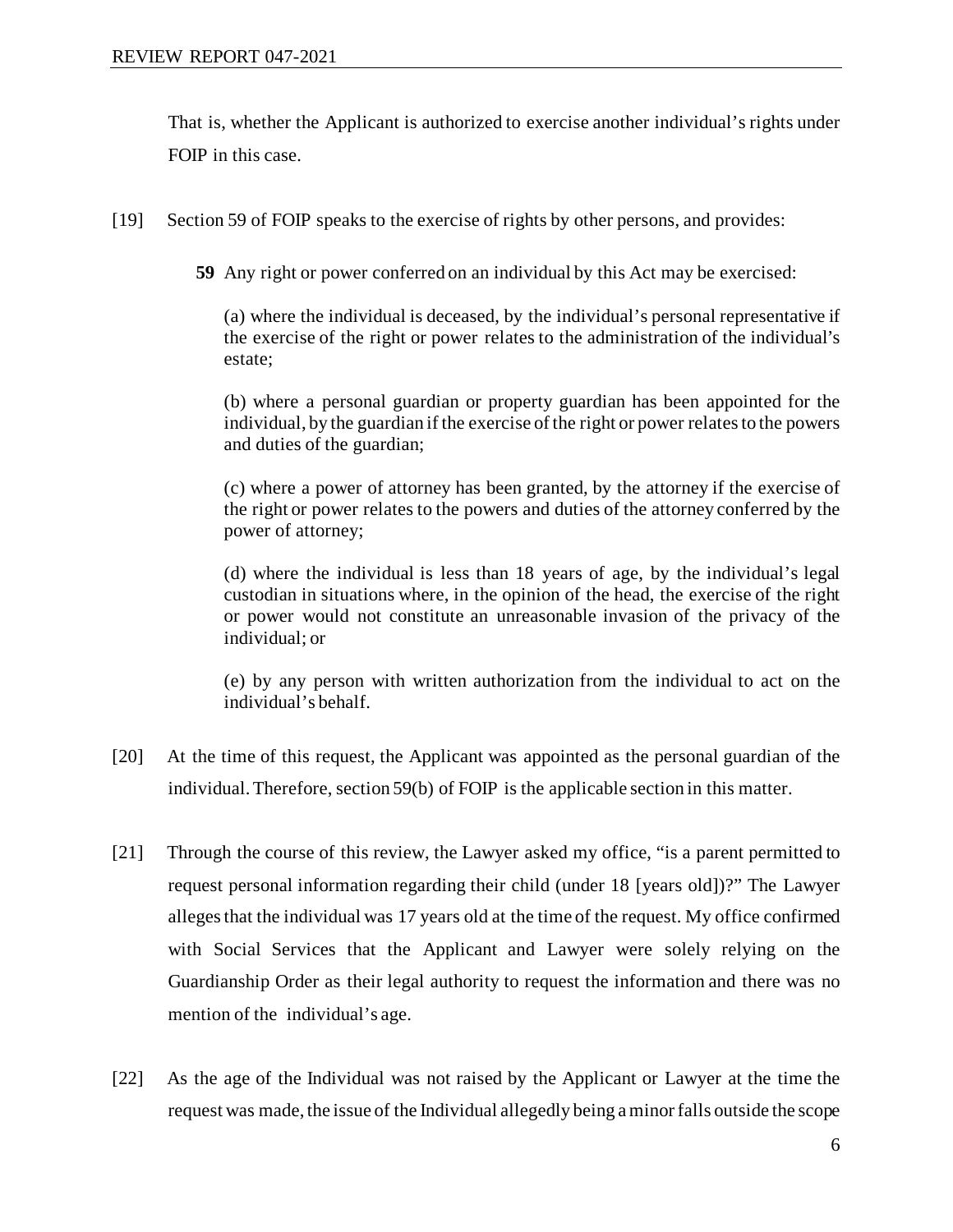of this review. Therefore, I will not be considering if the Applicant or Lawyer had the authority to act on behalf of the Individual pursuant to section 59(d) of FOIP. However, I will consider section 59(b) of FOIP.

- [23] The AGCDM Act provides a means of protection and assistance for adults who are not able to make sound decisions independently and, as a result, may be vulnerable to personal or financial harm. Subsection 59(b) of FOIP provides that where an individual has a personal guardian or property guardian, the guardian can exercise the individual's rights or powers under FOIP provided it relates to the powers and duties of the guardian (*Guide to FOIP*, Chapter 3, "Access to Records", updated June 29, 2021 [*Guide to FOIP*, Ch. 3], p. 127).
- [24] In order for this provision to apply, the following two requirements must be met:
	- 1. Proof of the right to act as the personal guardian or property guardian is required.
	- 2. Proof that disclosure of the requested information relates to the powers and duties of the guardian.
- [25] I will now consider if both of these requirements have been met.

#### *1. Proof of the right to act as the personal guardian or property guardian.*

- [26] The Applicant provided me with a copy of the Guardianship Order filed with the Court of Queen's Bench and signed by its Deputy Local Registrar on January 20, 2021. This Guardianship Order was to be reviewed by the Court six months from the date of signature. The Guardianship Order appointed the Applicant as the personal guardian of the Individual pursuant to section 19(1) of the AGCDM Act. It also detailed the specifics of what the personal guardian had authority over. The Guardianship Order was valid on the date the Applicant filed their access to information request with Social Services.
- [27] Therefore, my office has been provided proof that at the time the request was made, the Applicant had the right to act as the Individual's personal guardian. As such, the first requirement has been met. I will now consider if the second requirement has been met.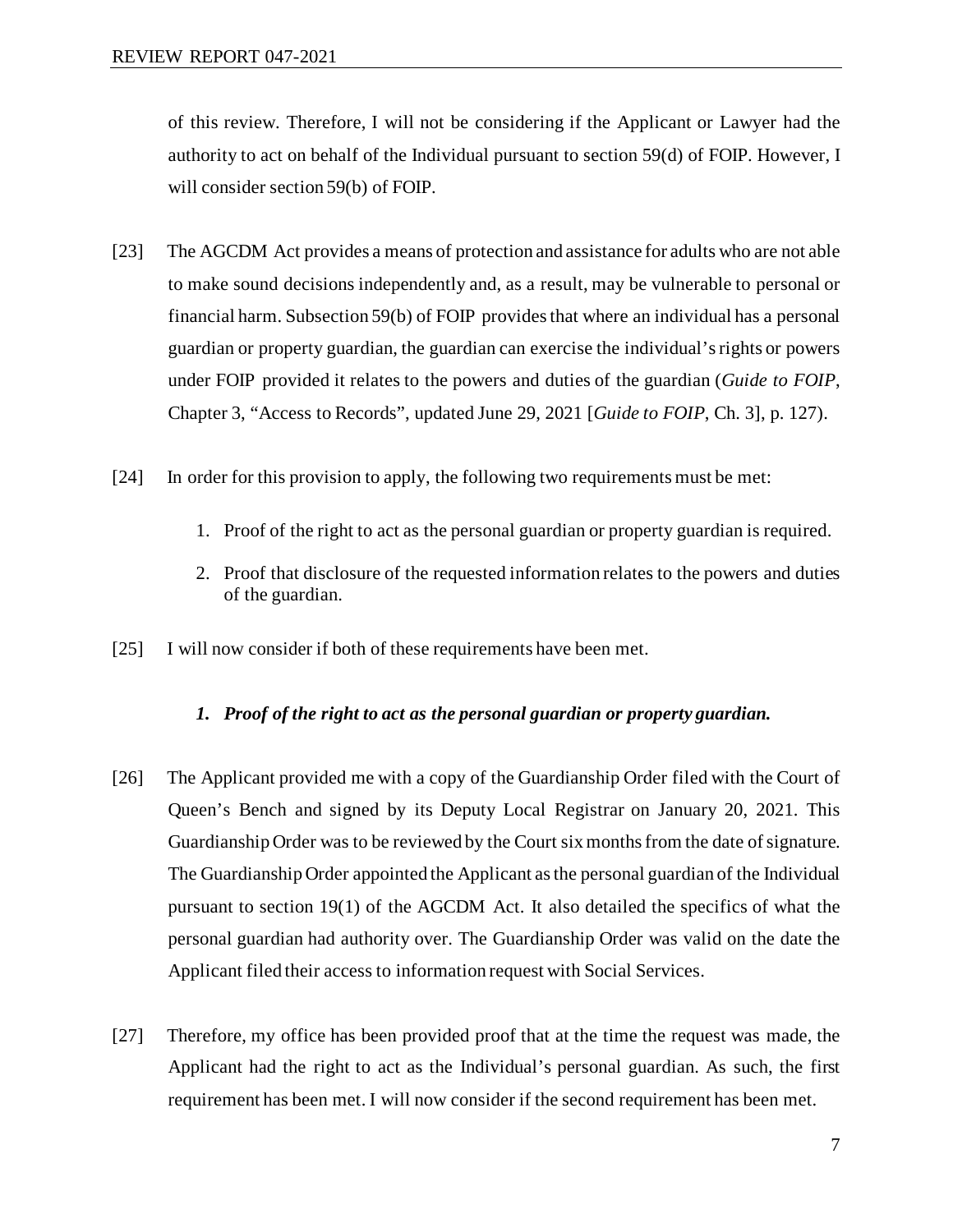# *2. Proof that disclosure of the requested information relates to the powers and duties of the guardian*

- [28] Section 15 of the AGCDM Act provides for a number of matters that can fall under the authority of an appointed personal guardian. This includes, for example, decisions where and with whom the individual will live, what social activities the individual will engage in, what educational, vocational or training the individual will participate in. The court order may include limitations or conditions that it deems necessary. Ultimately, the court determines what matters come under the authority of the personal or property guardian (*Guide to FOIP*, Ch. 3, pp. 127-128).
- [29] In addition to providing the court order that outlinesthe matters the guardian has authority over, the applicant should also explain what the information is needed for and it should be within the scope, powers and duties set out in the court order (*Guide to FOIP*, Ch. 3, p. 128).
- [30] The above noted January 20, 2021 Guardianship Order gave the Applicant, "…authority with respect to the following matters...":
	- a. decisions respecting the [Individual]'s living arrangements.
	- b. decisions respecting access to the [Individual].
	- c. decisions respecting the [Individual]'s social activities.
	- d. decisions respecting the [Individual]'s employment.
	- e. decisions respecting the adult's educational, vocational or other training.
	- f. decisions respecting whether the adult should apply for any license, permit, approval or other consent or authorization required by law that does not relate to the estate of the [Individual].
	- g. decisions respecting legal proceedings that do not relate to the estate of the adult.
	- h. decisions respecting the [Individual]'s health care, including decisions respecting admission to a health care facility or respecting treatment of the [Individual].
	- i. decisions respecting the restraint of the [Individual].
	- j. normal day-to-day decisions respecting the [Individual].
- [31] The Applicant's January 25, 2021 access to information request did not outline why they wanted access to the information. It outlined the details of what the Applicant was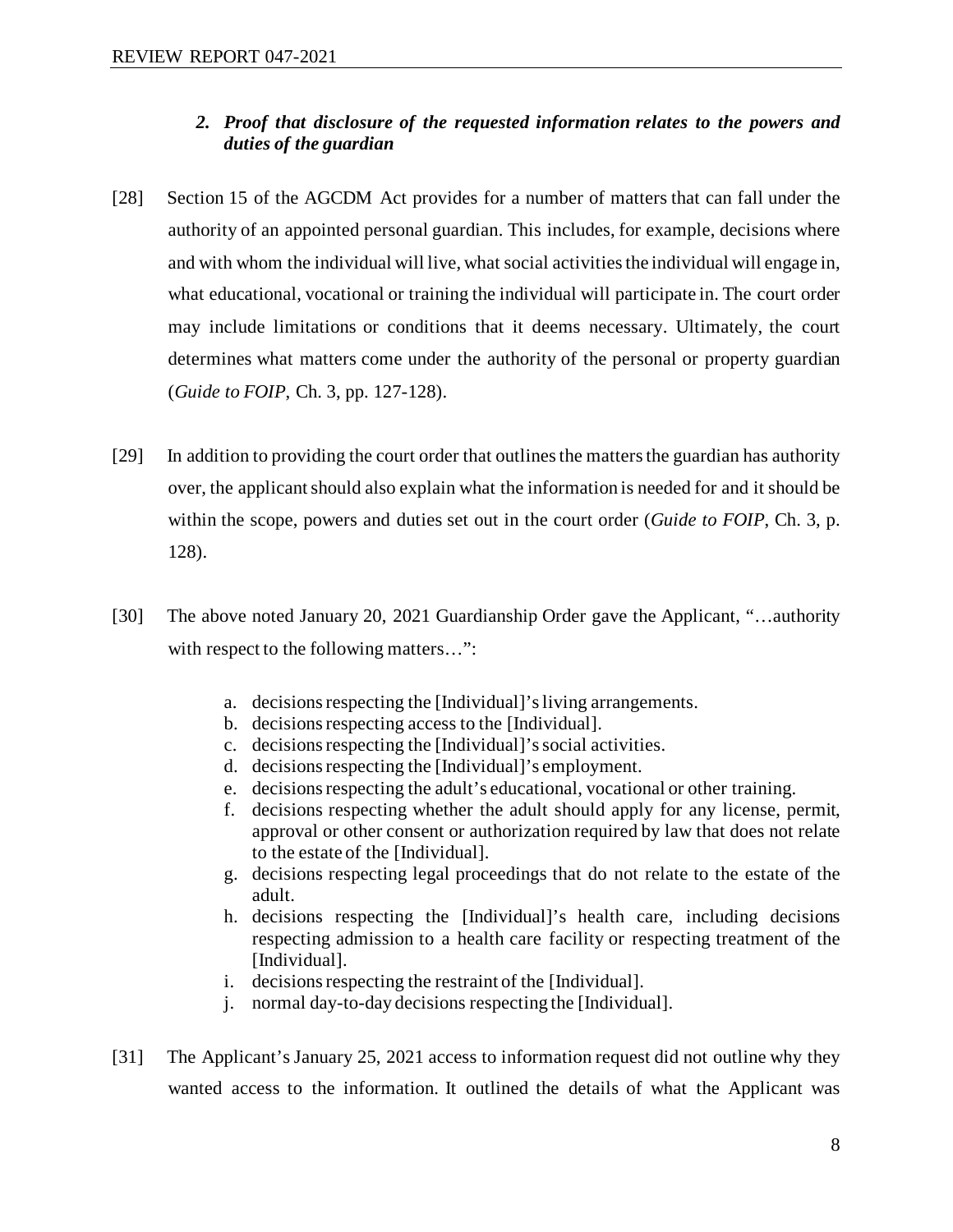requesting and included details that the Applicant was the parent and legal guardian of the Individual. It also included a copy of the Guardianship Order.

- [32] The Applicant and the Lawyer provided Social Services with a completed *Consent to Disclose Information* form dated February 5, 2021. The completed consent to disclose gave Social Services the authority to release information to the Applicant's Lawyer. However, it was not signed by the Individual. It was signed by the Applicant.
- [33] My office was provided with a copy of an email chain between the Applicant/Lawyer and Social Services between the dates of January 25, 2021 and February 8, 2021. Pertinent portions of that email chain include:

# Applicant to Social Services: February 5, 2021

… I would like to know the status on the request below sent to you on Jan 25, 2021 on my behalf.

Social Services to Applicant: February 8, 2021

… We are currently working to establish legal authority to release the requested records to you. While we appreciate a copy of the [Guardianship] Order provided to us, could you please provide clarification on which section of the order your request pertains to? …

Lawyer to Social Services: February 8, 2021

… I am counsel for [Applicant] ….

The applicant has provided you with the [Guardianship Order].

# **It is not the applicant's responsibility to, nor within their capacity to explain to you the order or its effects.**

If you do not intend to release the requested information, please let us know as soon as possible so we can escalate the matter appropriately. Social Services to Lawyer: February 8, 2021

… as I mentioned to [Applicant] we are currently working to establish legal authority to release the requested records to you.

[Emphasis added]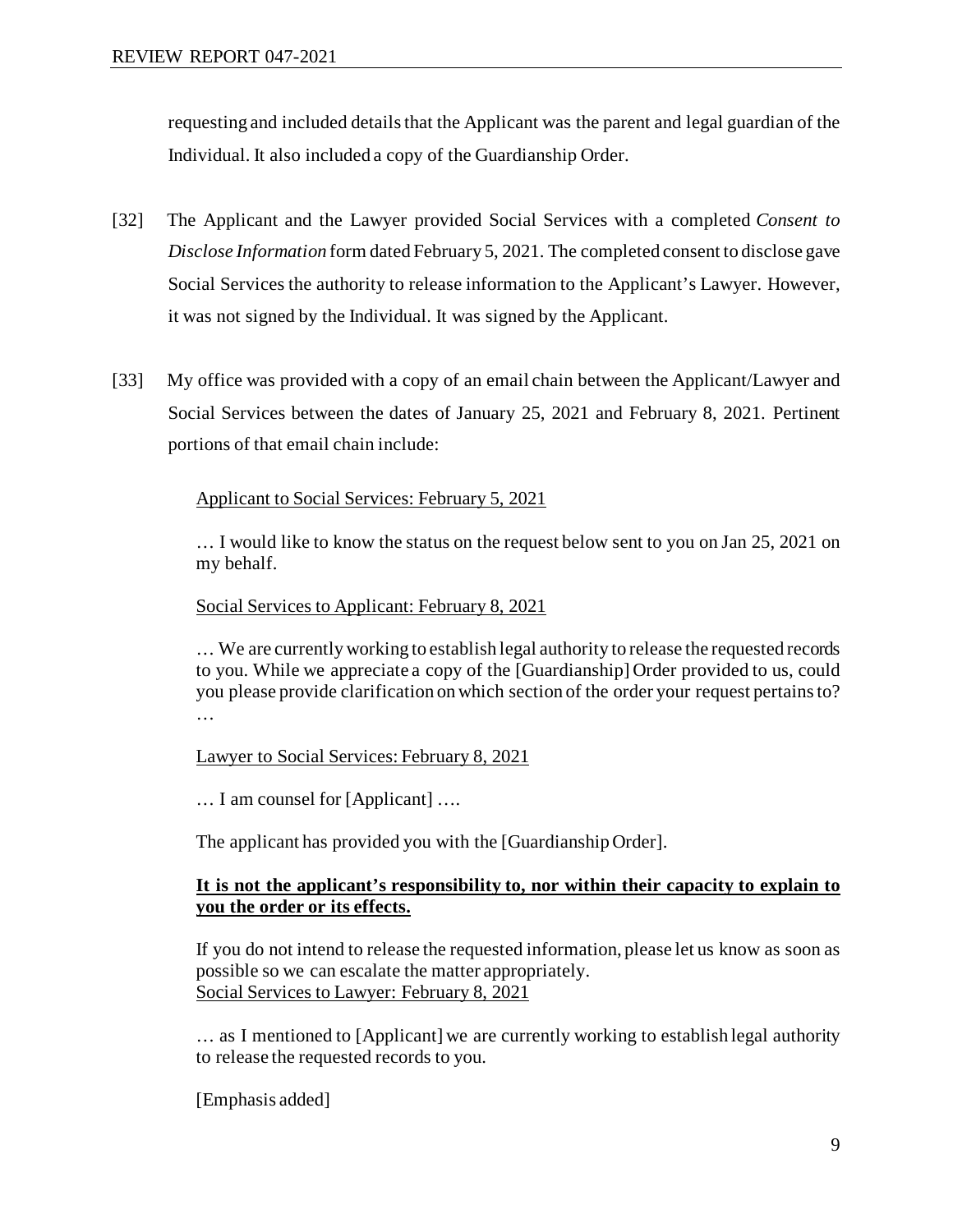- [34] I do not agree with the Lawyer's assertion to Social Services that, "it is not the applicant's responsibility to … explain to you the order or its effects." When an Applicant is making a request for another individual's personal information, the onus is on the Applicant to demonstrate they have the authority to do so pursuant to section 59 of FOIP.
- [35] By email on February 17, 2021, the Applicant's Lawyer contacted my office and asserted, in part:

… Neither the frontline Information workers, nor the supervisor find sufficient legal authority within this guardianship order to release the information. What they do not seem to understand is the legalese wording of the order. We are 'deciding' tp [sic] initiate a **legal proceeding** under [FOIP], and the guardianship order expresses [sic] permits [Applicant] to make these decisions for [Individual].

[Emphasis added]

- [36] FOIP seldom places the onus on an applicant to prove they have legal authority to request information. However, government institutions have an explicit duty to protect personal information. Therefore, when an applicant is trying to access information of another individual, a government institution must ensure they have authority to release that information to the applicant pursuant to section 59 of FOIP. If the government institution does not have enough evidence, then the applicant must provide that evidence.
- [37] Item "g" of the Guardianship Order gives the Applicant power to make, "decisions respecting legal proceedings that do not relate to the estate of the adult." Therefore, I must determine if an access to information request made pursuant to FOIP qualifies as a "legal proceeding."
- [38] I turn to *[Britto v University of Saskatchewan](https://www.canlii.org/en/sk/skqb/doc/2018/2018skqb92/2018skqb92.html?autocompleteStr=%20Britto%20v%20University%20of%20Saskatchewan%2C%202018%20SKQB%2092%20&autocompletePos=1)*, 2018 SKQB 92, for the definition of "legal proceeding" where Justice Danyliuk defined the term as follows:

[44] … "Legal proceedings" have been defined and considered in the context of privacy law:

[10] *Legal proceedings* are proceedings governed by rules of court or rules of judicial or quasi-judicial tribunals that can result in a judgment of a court or a ruling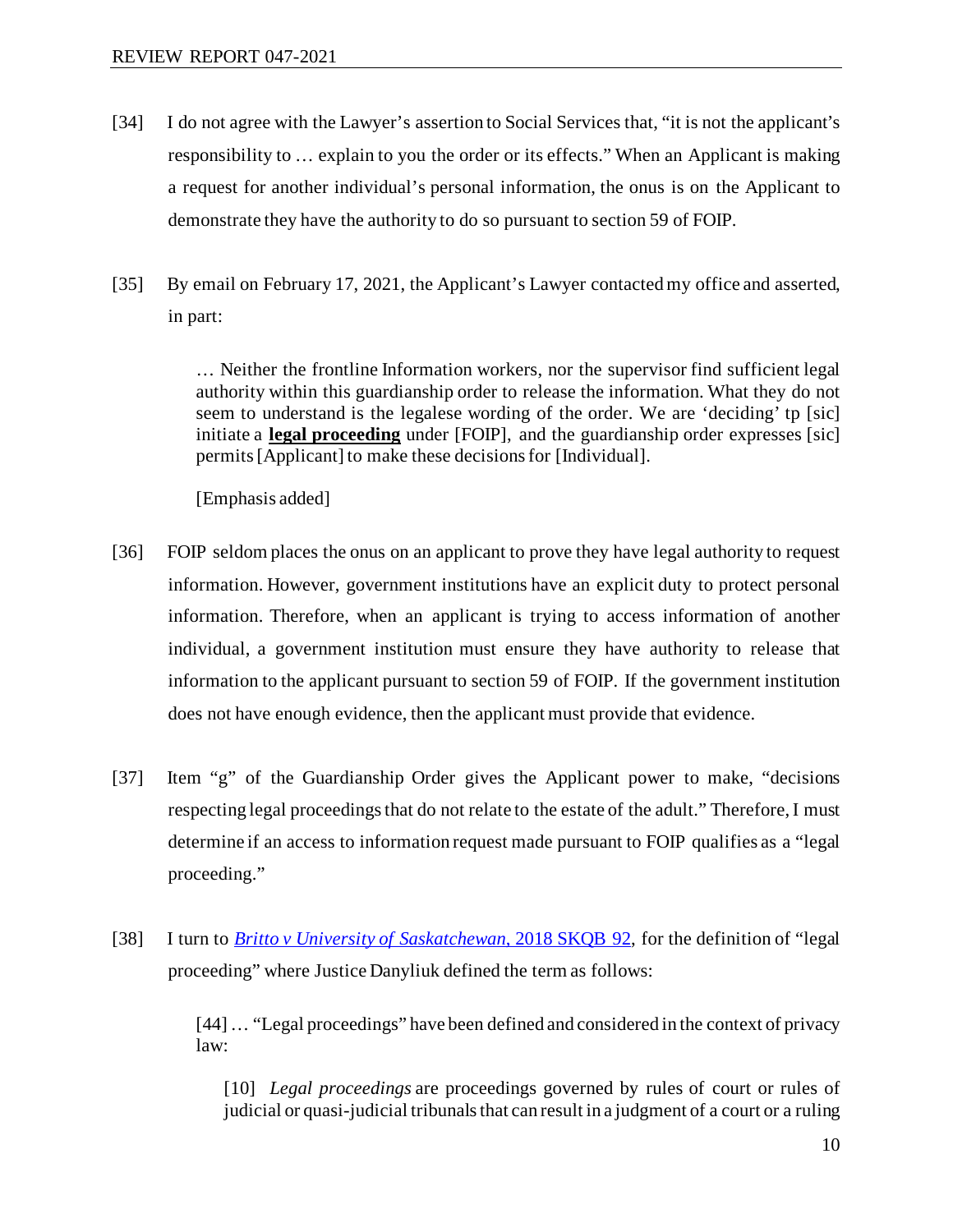by a tribunal. Legal proceedings include all proceedings authorized or sanctioned by law, and brought or instituted in a court or legal tribunal, for the acquiring of a right or the enforcement of a remedy.

*Saskatoon (City) (Re),* [2015 CanLII 6098](https://www.canlii.org/en/sk/skipc/doc/2015/2015canlii6098/2015canlii6098.html) (SK IPC).

[45] In *The Evidence Act*[, SS 2006, c E-11.2,](https://www.canlii.org/en/sk/laws/stat/ss-2006-c-e-11.2/latest/ss-2006-c-e-11.2.html) the Saskatchewan Legislature has defined legal proceeding in two portions of [s. 2:](https://www.canlii.org/en/sk/laws/stat/ss-2006-c-e-11.2/latest/ss-2006-c-e-11.2.html#sec2_smooth)

**"action"** means:

 (a) a civil proceeding commenced by statement of claim or in any other manner authorized or required by statute or rules of court; or

(b) any other original proceeding between a plaintiff and a defendant; …

**"matter"**, in relation to proceedings in a court, means every civil proceeding that is not an action; …

[46] In the *Canada Evidence Act*[, RSC, 1985, c C-5, s. 30\(12\)](https://www.canlii.org/en/ca/laws/stat/rsc-1985-c-c-5/latest/rsc-1985-c-c-5.html#sec30subsec12_smooth) defines "legal proceeding" as "any civil or criminal proceeding or inquiry in which evidence is or may be given, and includes an arbitration".

[47] Labour grievances have been acknowledged to be "legal proceedings" for statutory purposes: *Park v Canada*, [2012 TCC 306.](https://www.canlii.org/en/ca/tcc/doc/2012/2012tcc306/2012tcc306.html)

[48] Thus the modern definition of "legal proceeding" is relatively expansive and inclusive. It is not limited to the traditional lawsuit in a court. It can include matters taken before alternative boards and tribunals.

[39] Section 5 of FOIP provides for the right of access to records under FOIP:

**5** Subject to this Act and the regulations, every person has a right to and, on an applicationmade in accordance with this Part, shall be permitted access to records that are in the possession or under the control of a government institution.

[40] Applying for access to records under FOIP does not qualify as a legal proceeding as it is not a matter taken before the Court, a tribunal or other board, "… for the acquiring of a right or the enforcement of a remedy." In addition, an access to information request is not a proceeding, "…governed by rules of court or rules of judicial or quasi-judicial tribunals that can result in a judgment of a court or a ruling by a tribunal."